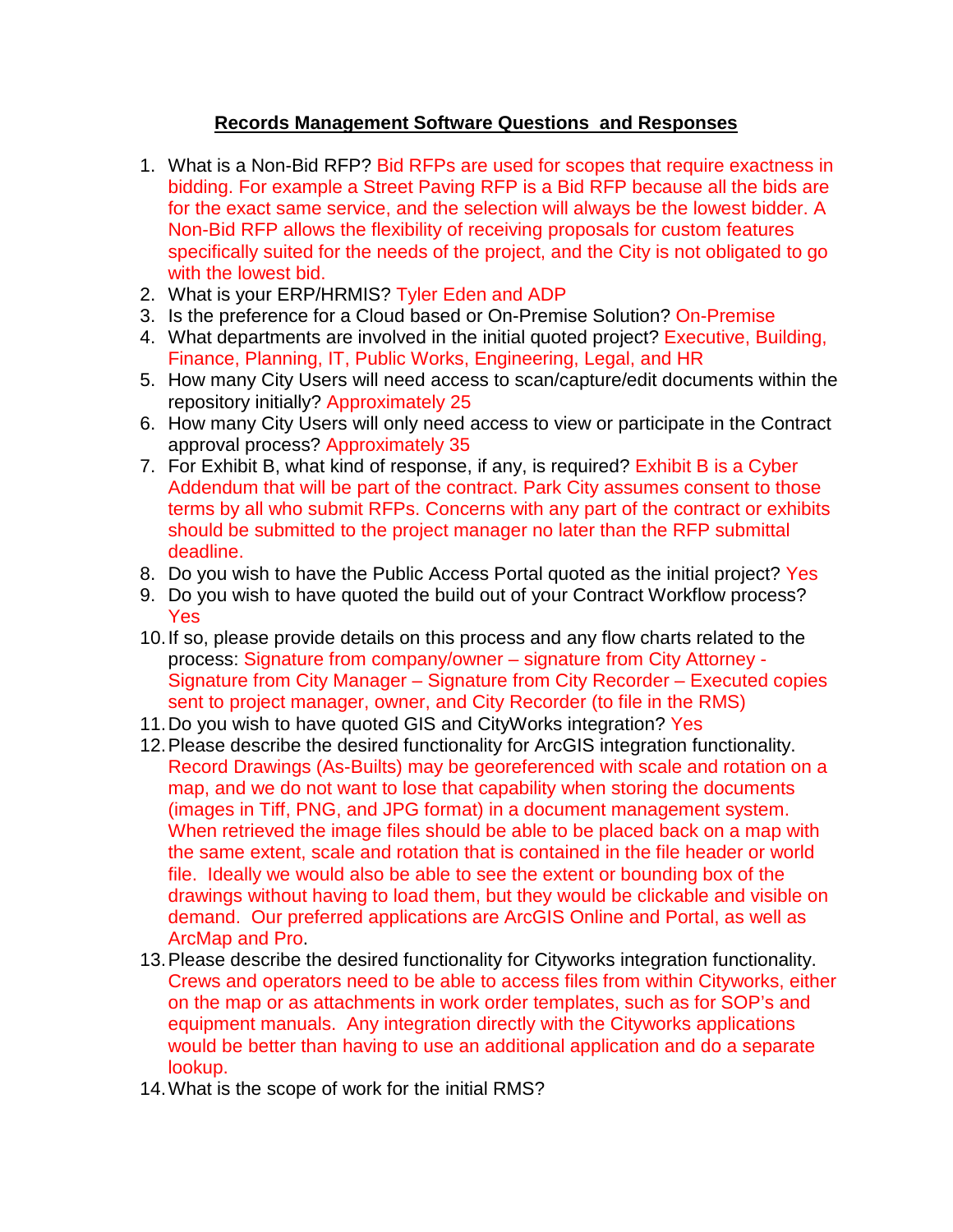- Ability to scan documents directly into software include types of scanners required
- OCR documents
- Departmental security rights for multiple users
- Set up retention schedules and alert users before destruction
- Restrict access, manipulation and destruction of documents
- Import meta data from third party program, excel, or csv file
- Import documents directly from other software platforms
- Image adjustment of documents, cropping, redaction, etc.
- Public access portal
- Contract workflow with electronic signature capability
- Integrate GIS platforms (ArcGIS and Cityworks) with geo-reference capability and map display. Also, prefer a single URL to files, regardless of the storage location.
- The software shall be customizable and upgradeable.
- 15.Are there any other software programs already implemented at the City that need to be integrated with the RMS (other than ArcGIS and Cityworks that were explicitly noted)? Application Extender
- 16.Are there any specific processes (other than contracts) the City is looking to improve with the implementation of the RMS that should be included in the initial scope of services? i.e. Public Records Request, purchase approvals, travel requests, etc. There is interest for purchase approvals, travel reimbursements and such.
- 17.Does the City prefer end user training be provided by the vendor or a train-thetrainer model? Please provide quotes for both options. Will the City prefer onsite training? No preference, but you can include it the quote as an option.
- 18.What is the budget approved for the records management system for FY 2019- 2020? \$75,000-\$100,000
- 19.Our firm has a scanning service bureau. Is the City interested in information about pricing for outsourced scanning of backfile documents? Not with this RFP
- 20.How many External users does Park City expect to utilize the public access portal? This would vary, but on a regular basis 50-100 staff and public would be directed to use the portal instead of filing GRAMA requests.
- 21.What is the volume (number and total size) of images and indexes to migrate? It would be ideal to see volume by document type. I don't have that information at the moment.
- 22. How many different document types (for meta data) exist in the current system? I don't have that information at the moment.
- 23.Can the existing meta data be exported to a flat file? I don't have that information at the moment.
- 24.How is the meta data currently stored (associated) with content in the document management system? I don't have that information at the moment.
- 25. Does Park City have a published Records Management Plan? No
- 26. How many records retention schedules currently exist for Park City? Park City follows the State retention schedule.